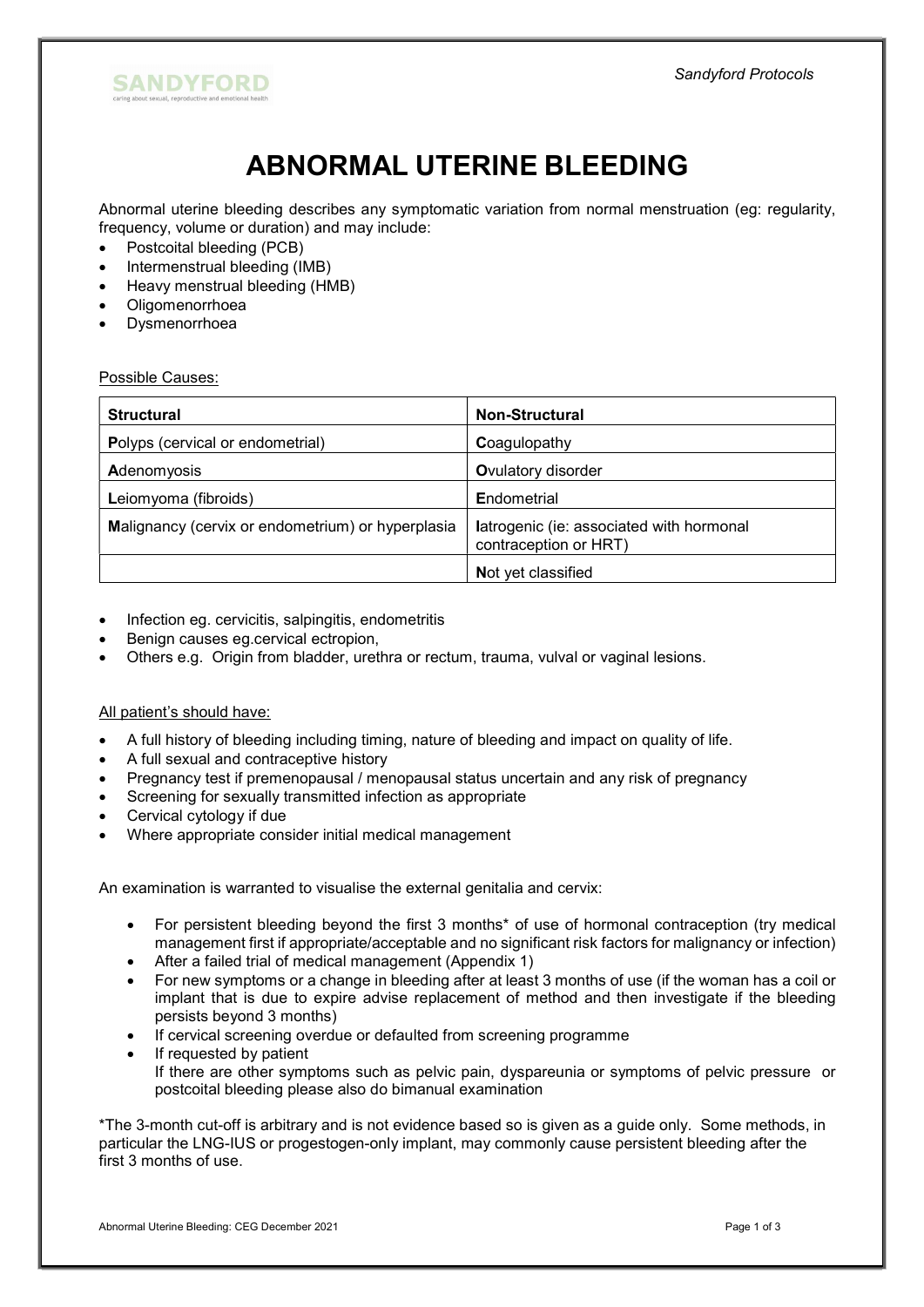

Additional Investigations

Consider FBC if there is a history of HMB

### Referral criteria:

- If visual inspection of the cervix is suspicious (suggestive of cancer), refer urgently to Colposcopy.
- If age <40 with persistent symptoms following initial medical management as below please refer to SRH Complex for further investigations.
- If >40 years or <40 with additional risk factors for endometrial pathology (ie PCOS, BMI >40 or current/past use of Tamoxifen) please refer urgently to SRH
- If pelvic mass identified on examination
- If symptoms suggestive of breakthrough (BTB), before referral consider changing contraception or additional treatment as recommended by FSRH guidance on Problematic Bleeding With Hormonal Contraception (Appendix 1). Women should be made aware that such treatment may be outside the product licence, and this discussion should be documented.

### Heavy Menstrual Bleeding

Initial Management Options:

- Pharmacological
	- o Non- hormonal
		- **Tranexamic Acid**
		- **Requiar NSAIDs**
		- o Hormonal
			- LNG-IUS
			- COCP/ POP
			- **Injectable progestogen**

# Post Coital Bleeding

Is defined as bleeding from the genital tract occurring after intercourse. PCB after the menopause should be regarded as PMB and referred as this for further investigation.

## Postmenopausal Bleeding

This is defined as any vaginal bleeding following a period of amenorrhoea lasting 12 months or longer in the post menopausal patient, or irregular bleeding in a patient taking an HRT product for 6 months or longer.

PMB is a red flag symptom as 5-10% of women will have endometrial cancer.

Causes:

- Atrophic vaginitis
- Side effects of HRT
- Infection
- Carcinoma vulva, cervix, endometrium, ovary

### At initial consultation, all patients require:

- A full medical and gynaecological history
- A cervical smear, if due and if still in cervical screening programme
- Examination to visualise the vulva, vagina and cervix
- GC/CT NAAT if infection is suspected